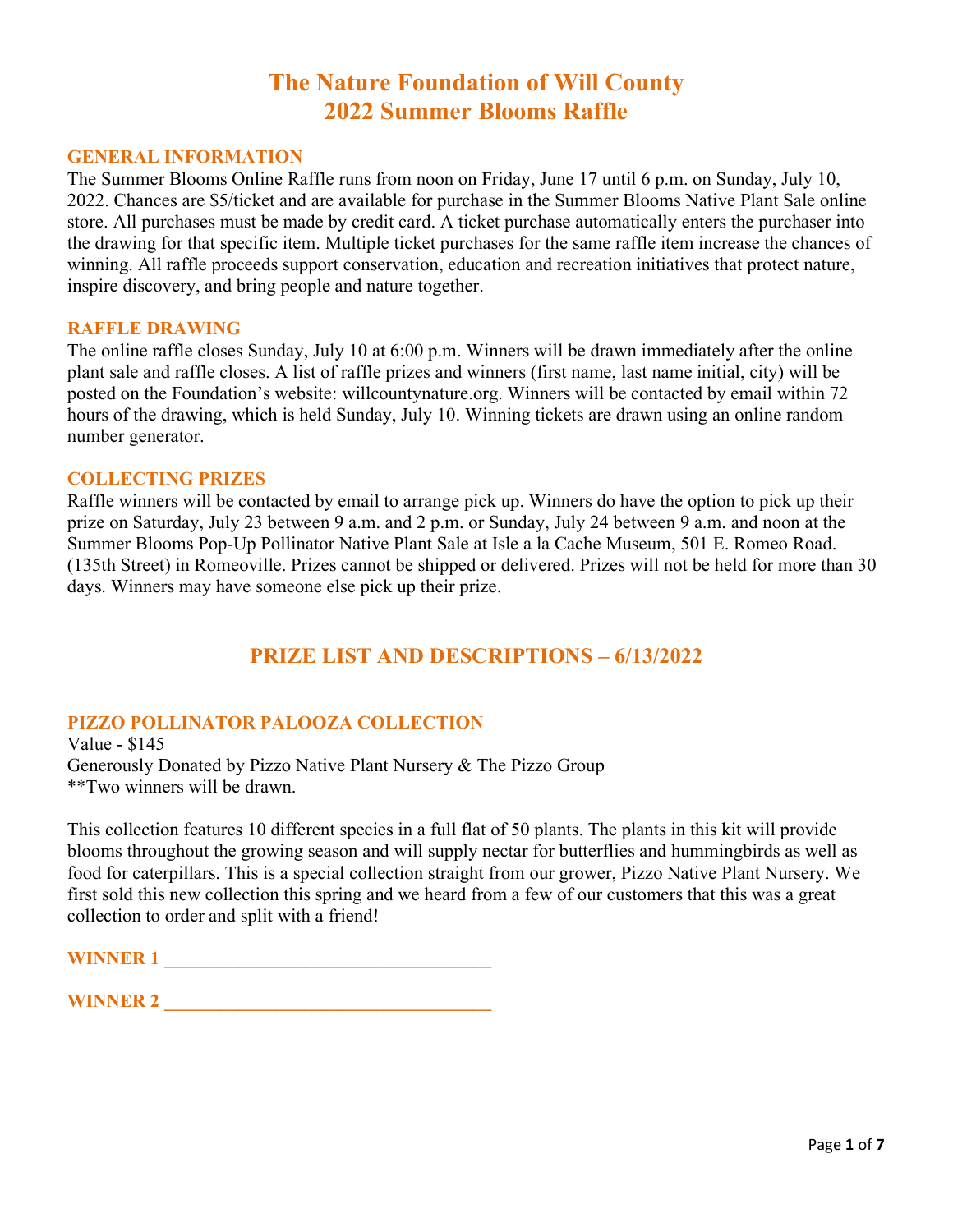## **BUMBLE BEE BANQUET COLLECTION**

Value - \$40 Generously Donated by Ann Dralle, Donna Theimer, The Roth Family & Ardan Autobody \*\*Two winners will be drawn.

Full Sun to Part Sun with Medium to Dry Soil Moisture. This collection is inspired by Heather Holm, pollinator conservationist, award-winning author, and one of our favorite Learn & Grow seminar presenters. Bumble Bee Banquet pulls together five nectar-rich and power-packed native species that will provide blooms in August and September, when bumble bees need it most! You can spread them throughout your other plantings or use them together as they have similar light and moisture requirements. The plants in this collection do well with full or part-sun and medium to dry soil conditions.

**WINNER 1** 

**WINNER 2** 

#### **HUMMINGBIRD HAVEN GARDEN COLLECTION**

Value - \$40

Generously donated by Ann Dralle, Donna Theimer, The Roth Family & Ardan Autobody \*\*Two winners will be drawn.

Full Sun to Part Sun with Medium Soil Moisture. Hummingbird Haven pulls together some of the best natives for attracting and supporting hummingbirds and includes a few selections that bloom later in the summer as a way to support these tiny birds as they fuel up before migration. Hummingbirds appear to use flower color as a signal for high-quality sources of nectar and prefer red, tubular flowers like the cardinal flower as well as purple, pink and blueish flowers.

| <b>WINNER 1</b> |  |  |  |
|-----------------|--|--|--|
|                 |  |  |  |

**WINNER 2 \_\_\_\_\_\_\_\_\_\_\_\_\_\_\_\_\_\_\_\_\_\_\_\_\_\_\_\_\_\_\_\_\_\_\_**

### **OCTOBER BLOOMS GARDEN COLLECTION**

Value - \$40 Generously Donated by Ann Dralle, Donna Theimer, The Roth Family & Ardan Autobody \*\*Two winners will be drawn.

Full Sun to Part Sun with Medium Soil Moisture. This collection features a selection of late-blooming native plants that will provide amazing fall color! The plants in this collection prefer full sun and will do well in average, well-drained garden soil that tends towards being dry. You'll find a wide variety of bees and butterflies visiting the blooms as they provide critical sources of nectar for insects that migrate to warmer climates and serve as homes for those that overwinter here in Illinois.

**WINNER 1 \_\_\_\_\_\_\_\_\_\_\_\_\_\_\_\_\_\_\_\_\_\_\_\_\_\_\_\_\_\_\_\_\_\_\_**

| <b>TED A</b><br><b>TY</b><br>the contract of the contract of the contract of<br>the contract of the contract of the contract of the contract of the contract of the contract of the contract of |  |
|-------------------------------------------------------------------------------------------------------------------------------------------------------------------------------------------------|--|
|                                                                                                                                                                                                 |  |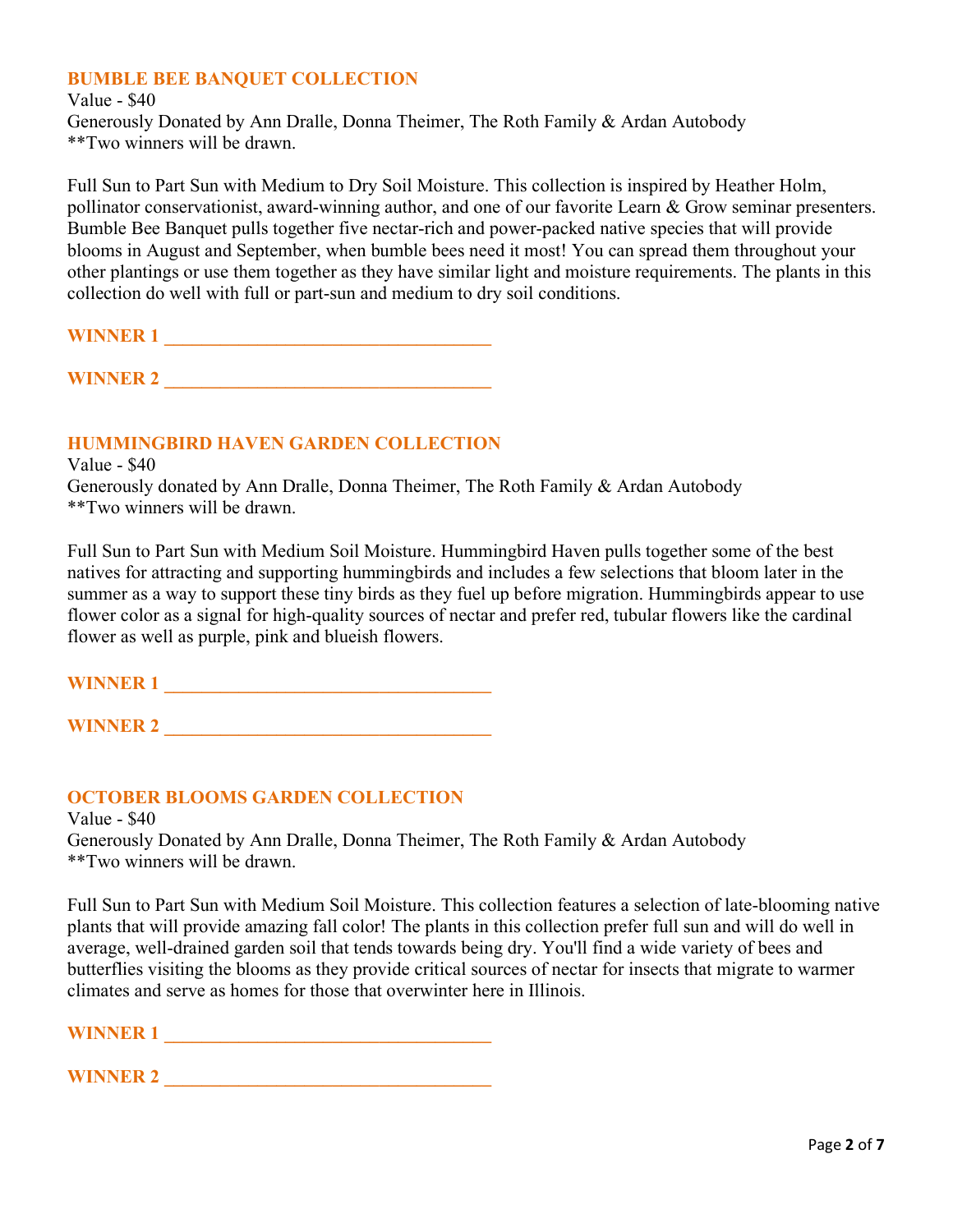#### **#1 PRESERVES OF WILL COUNTY**

Homemade and Donated by Phyllis Schulte, Volunteer Steward & Master Gardener Value - \$125



## **WINNER \_\_\_\_\_\_\_\_\_\_\_\_\_\_\_\_\_\_\_\_\_\_\_\_\_\_\_\_\_\_\_\_\_\_\_**

Each one of the preserves included in this gift basket is unique. Phyllis makes them in small batches no more than 7 -  $\frac{1}{2}$  pint jars at a time. Some preserves can only be made once a year when certain fruits are available. For example, Phyllis makes the grape preserves in the fall when her concord grapes are ripe and she can get fresh concords in the grocery store. Her peach creations are from a fellow Master Gardener's peach trees in her yard in Mokena and those are only available once a year. Fresh cranberries are only available in the fall. So, many of the preserves are very seasonal.

Phyllis has been canning and preserving since she was a kid. At around the age of 7, she started helping her mom with fall canning and has been canning her whole life. Now, at 70 years, she has the experience and wisdom one needs to create such delicious preserves that truly are works of art!

Phyllis follows the strict guidelines for food safety as set forth by the U.S. Department of Agriculture. Her recipes have come from the many jam and preserve books in her library. In fact, some of the canning recipe books go back to WW2. These preserves will keep for years if stored unopened and in a cool, dark place. A couple months ago she opened a jar of tart cherry preserves that she made in 2018 and it was still as good as the day she made them. She stores her canned goods in her basement where it is always cool and there is no direct sun.

20 preserves are included. Varieties are Tart Cherry Preserves, Concord Grape Preserves, Cranberry-Orange Preserves, Cranberry-Raspberry Preserves, Pina Colada Jelly, Peach Preserves, Peach Margarita Jam, Citrus Marmalade (2), Blackberry Preserves, Strawberry Daiquiri Jam, Strawberry Margarita Jam, Mango-Pineapple Strawberry Preserves, Spiced Cranberry Spread, Seville Bitter Orange Marmalade, Apricot Preserves, Low Sugar Peach Blueberry Jam. Peach Marmalade, Mango-Strawberry Preserves, and Blueberry Mojito Jam.

#### **#2 PRESERVES OF WILL COUNTY**

Homemade and Donated by Phyllis Schulte, Volunteer Steward & Master Gardener Value - \$125



## WINNER **WINNER**

This gift basket includes 14 preserves. Varieties are Peach Marmalade, Mango-Strawberry Preserves, Concord Grape Jam, Pink Grapefruit Marmalade, Strawberry Margarita Jam, Blueberry Mojito Jam, Cranberry-Orange Preserves, Mango-Pineapple Preserves, Spiced Cranberry Spread, Tart Cherry Preserves, Blackberry Preserves, Citrus Marmalade, Cranberry-Raspberry Preserves, and Low Sugar Peach-Blueberry Jam.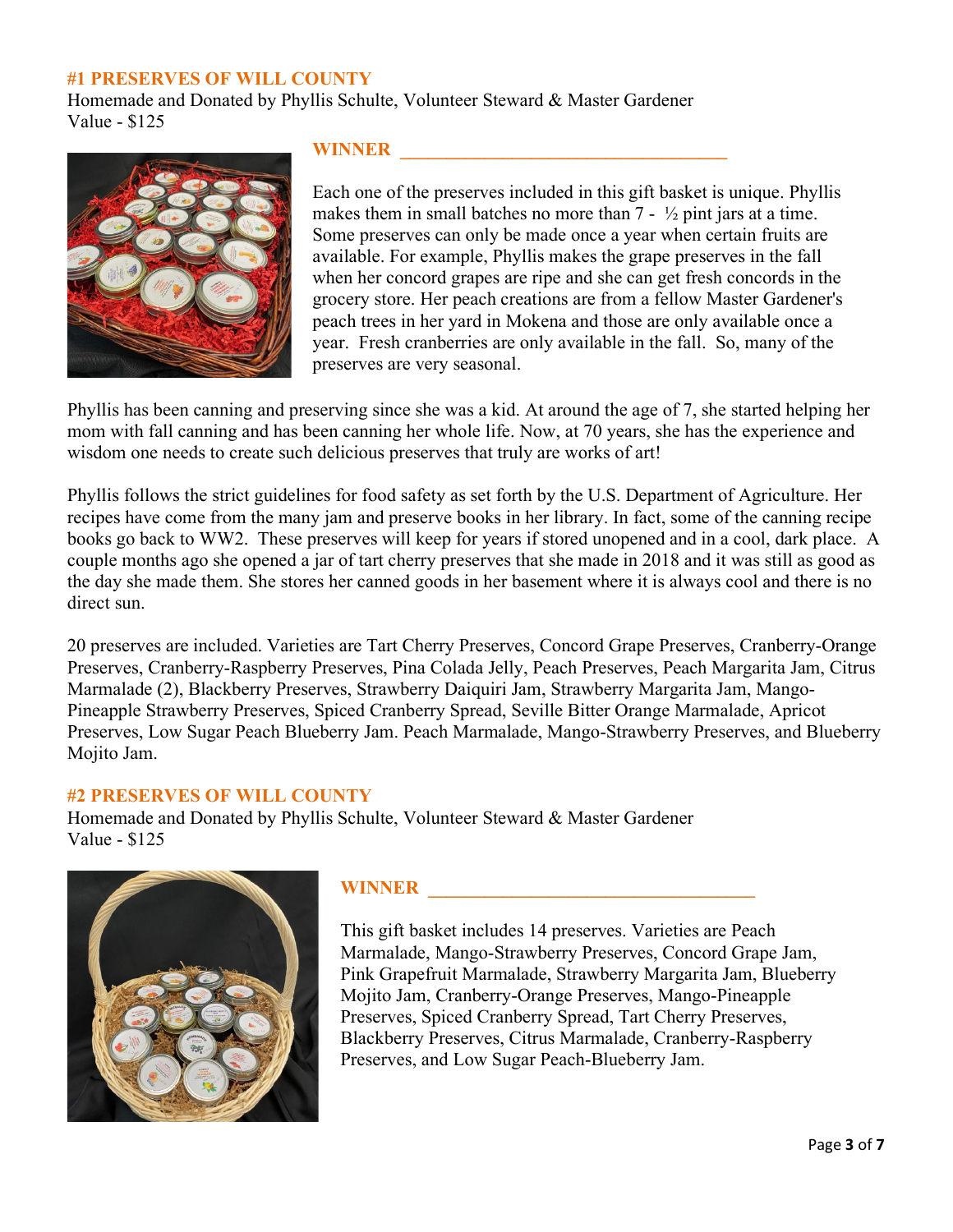#### **SUMMER CONCERT CELEBRATION AT WHALON LAKE PRESERVE**

Generously Donated by The Nature Foundation of Will County & Cynthia Harn Value - \$225



## **WINNER**

Join us for what is sure to be a beautiful and enjoyable summer evening lakeside at Whalon Lake complete with food, live music, and more! This is our first-ever Summer Benefit Concert featuring the Big Lagniappe delivering their New Orleans influenced funk, R&B, and jazz. This prize includes four tickets to the Nature Foundation's Summer Benefit Concert on Saturday, August 20 FROM 6:30 TO 9:30 P.M. at Whalon Lake Preserve, a deluxe picnic backpack for group of 4 and 2 complimentary bottles of wine.

## **GARDEN & GRAPES – GARDEN DESIGN DISCUSSION**

Value - \$400 Generously Donated by Donna Theimer and Ralph Schultz



## **WINNER \_\_\_\_\_\_\_\_\_\_\_\_\_\_\_\_\_\_\_\_\_\_\_\_\_\_\_\_\_\_\_\_\_\_\_**

Make your garden come alive! With wine in hand, these two garden gurus will stroll through your garden with you and help you find the focus and inspiration you need to transform your yard into an oasis for wildlife! Donna is a professional photographer well-versed in landscape and floral design. She is retired from Joliet Junior College where she serves as Department Chair for Agricultural and Horticultural Sciences. Ralph Schultz, currently the Executive Director for the Forest Preserve District of Will County, is a professional landscape architect with extensive experience in landscape design and native plant gardening. Combined, these two garden gurus have over 60 years of wisdom and experience to share!

## **GIFT MEMBERSHIP TO THE WILL COUNTY AUDUBON SOCIETY**

Donated by Cynthia Harn Value - \$50



## WINNER **WINNER**

This prize includes a 1-Year Gift Membership at the Steward Level for Will County Audubon. In the mid 1940's, a group of birders got together and formed a local Audubon Club. The group officially became the Will County Chapter of the Illinois Audubon Society (IAS) in 1971. The IAS is a not-for-profit conservation organization chartered by the State of Illinois in 1897. Both organizations are dedicated to conserving wildlife and habitat in Will County. Many Will County Audubon members volunteer and serve as interpreters at the Lake Renwick Heron Rookery and Nature Preserve in Plainfield, IL.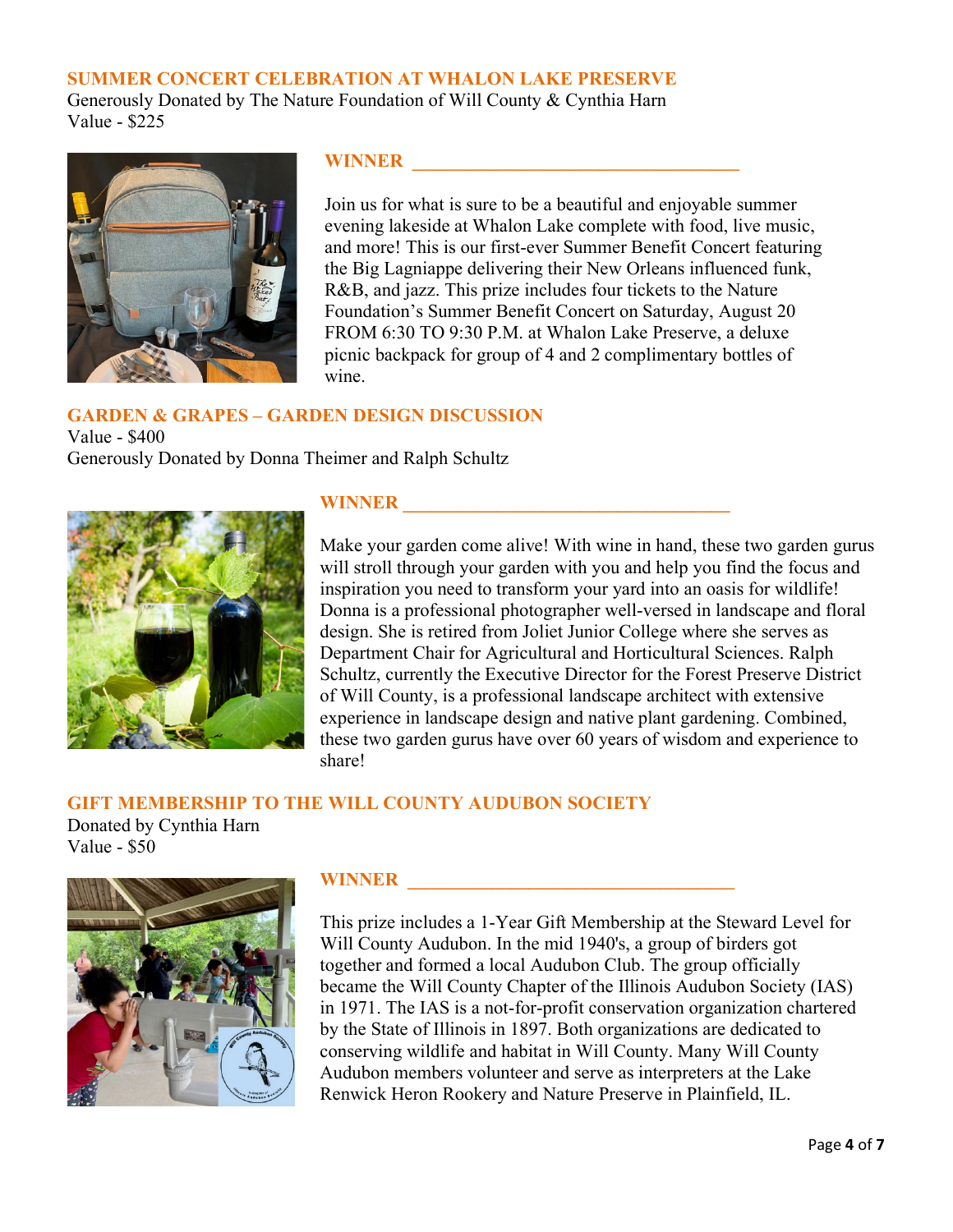## **HUMMINGBIRD BANDING EXPERIENCE**

Courtesy of the Forest Preserve District of Will County & The Nature Foundation of Will County Value – Priceless!

\*\*Five winners will be drawn.

| <b>WINNER 1</b> |
|-----------------|
| <b>WINNER 2</b> |
| <b>WINNER 3</b> |
| <b>WINNER 4</b> |
| <b>WINNER 5</b> |
|                 |

**This experience is only for Saturday, August 20 at 2:00 p.m**. This is a ticketed entry so please arrive on time. The experience is held at Plum Creek Nature Center, 27064 Dutton Road, Beecher, Illinois 60401 and is part of a larger Hummingbird Fest.

This prize gets you and a guest front row seats at one of the most amazing experiences as hummingbirds are banded and released back into the wild. Not only will you get to view the hummingbirds up close, but you'll also learn about hummingbirds and why banding is so important. You may even get to hold and release a newly banded hummingbird! Banding is conducted by a licensed bird bander with the Lincoln Land Bird Association and Thorn Creek Audubon.

## **BREAKFAST, BELLINIS AND BIRDS – HUMMINGBIRD HANGOUT**

Courtesy of the Forest Preserve District of Will County & The Nature Foundation of Will County Value – Priceless!



2 winners will be drawn for each day. Each winner may bring a guest. Children 12 and under do not count as guests. Hummingbird Hangout is held at Plum Creek Nature Center, 27064 Dutton Road, Beecher, Illinois 60401.

You and a guest (2 people total) are invited to join us for unique hangout experience in the Hummingbird courtyard at Plum Creek Nature Center. Hummingbird migration will be well under way by this time and the birds will be frantically visiting the feeders to help fuel up for their journey

A roving naturalist will be on hand to share hummingbird facts and answer questions about these tiny, winged jewels. Bring your own folding chairs and let us take care of the rest. Take it all in as you enjoy a light breakfast of fresh fruit and pastries while hummingbirds fly all about. For beverage selections, we will be featuring Bellinis, a refreshing cocktail of Prosecco and peach nectar. You may request a non-alcoholic version of the cocktail. Other non-alcoholic beverages will be available, as well. The program runs from 9am to noon. You are welcome to come for an hour or stay the entire time. This experience is offered rain or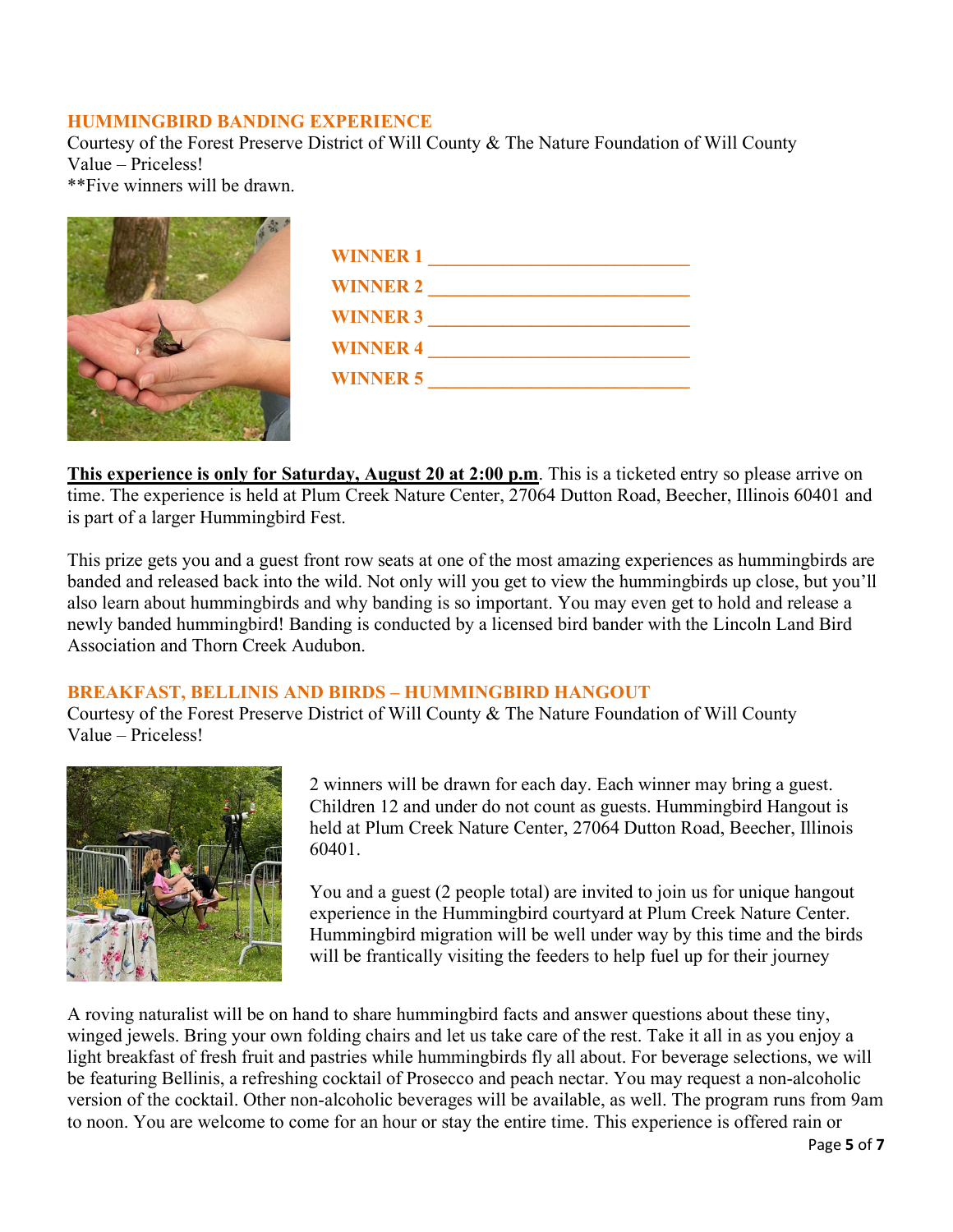shine. In the event of inclement weather, the program will be moved to inside the nature center. Because things come up and schedules change, this prize is transferrable to another person should the winner no longer be able to attend. No refunds. There are three dates to select from:

| SATURDAY, AUGUST 13 FROM 9A TO NOON                                   |                 |  |
|-----------------------------------------------------------------------|-----------------|--|
| <b>WINNER 1</b><br><u> 1986 - John Stein, Amerikaansk politiker (</u> | <b>WINNER 2</b> |  |
| SUNDAY, AUGUST 21 FROM 9A TO NOON                                     |                 |  |
| WINNER 1                                                              | <b>WINNER 2</b> |  |
| <b>SATURDAY, AUGUST 27 FROM 9A TO NOON</b>                            |                 |  |
| <b>WINNER 1</b>                                                       | <b>WINNER 2</b> |  |

## **BUTTERFLIES, BATS AND BEES! THE BUTTERFLY BUNGALOW**

Donated by Ann Dralle, Cynthia Harn, and The Nature Foundation of Will County Value - \$125 \*Two winners will be drawn



## **WINNER 1**

## **WINNER 2**

Add a touch of charm to your outdoor décor with this butterfly house. Butterflies are some of nature's most active pollinators – right behind bees. Providing a butterfly habitat filled with native blooms, a water source and ready spaces for butterflies to seek shelter will help attract more of them to your yard and support a healthy ecosystem. The long, narrow entrances to the house are designed to mimic the natural crevices of a tree to allow butterflies in, while keeping birds and other predators out. A hinged roof allows for easy cleaning. Dimensions: 12" high, 7.9" wide, 4" deep.

No afternoon butterfly watching would be complete without a delicious glass of wine. This gift includes a Lolita "Organica Biologica" hand painted, butterfly-themed wine glass and two bottles of wine. The Waxed Bat is a Shiraz, Cabernet Sauvignon, and Malbec Blend 2020 from Argentina that is spicy and rich with blackberry and pepper flavors balanced by ripe, rounded tannins that give structure to this full-bodied red. Serve with grilled steaks, casseroles, and fine cheeses. Our other selection, the Bees Knees is a Chenin Blanc, Voignier 2020 blend from the Western Cape of South Africa. With its whimsical label, intense aromatics, and super-ripe fruit character, their Chenin Blanc-Viognier truly is "the bee's knees." You'll taste why it's a regular customer favorite and, thanks to the warm 2017 vintage, you'll enjoy even more rich, juicy fruit notes.